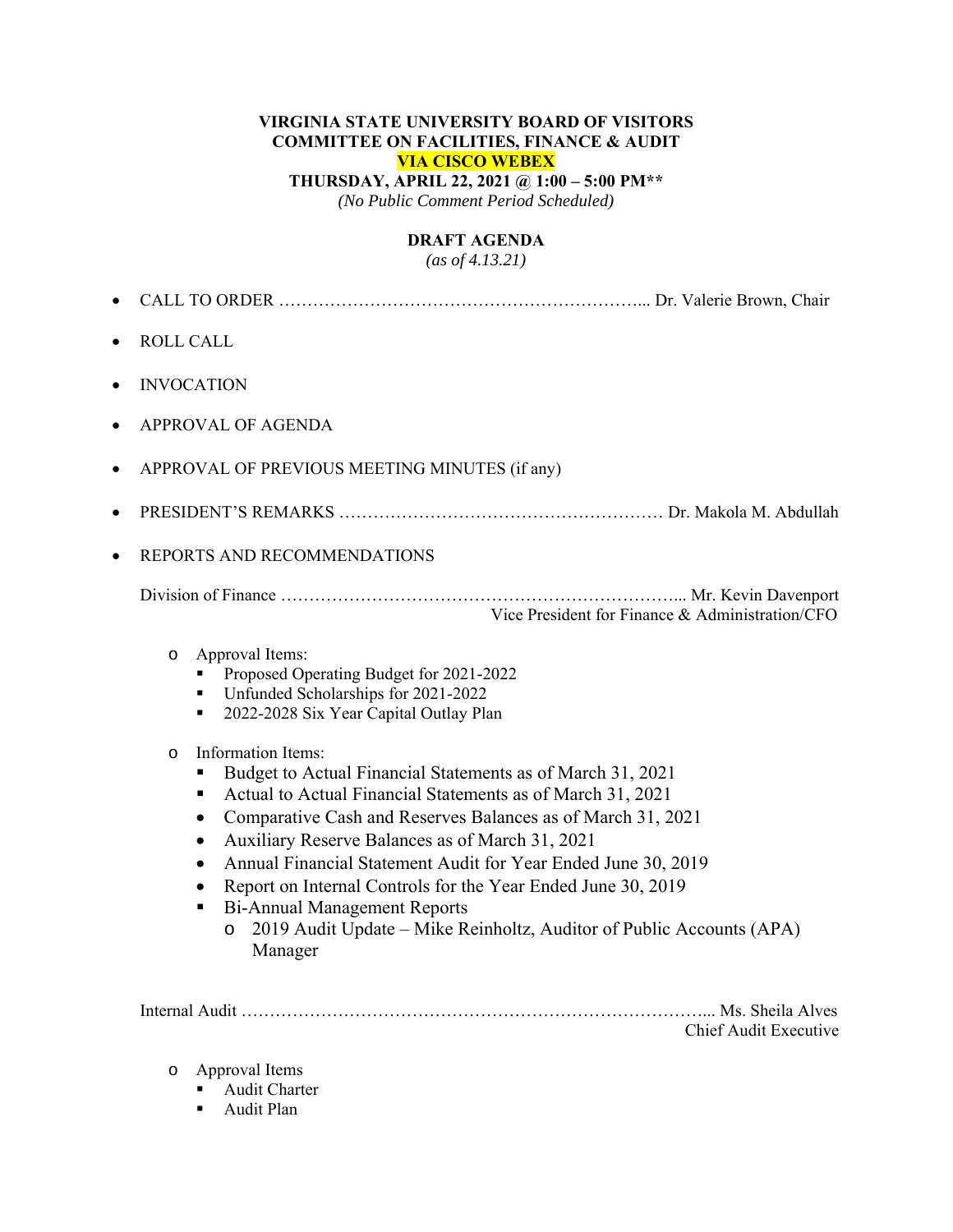- o Information Items:
	- Corrective Action Plan Status
	- Case Workload
	- Audit Plan Status
	- **Audit Client Survey**
	- **Audit Plan 2021-2022**
	- **Audit Charter**
	- **Staffing Update**
	- **Commonwealth Update**
	- Consulting Services

| Chief of Staff |
|----------------|

#### CLOSED SESSIONS

- o Finance: Update on National Institute of Food and Agriculture (NIFA)
- o Internal Audit: Annual Closed Session with CAE and the Board of Visitors only

#### OTHER BUSINESS

#### ADJOURNMENT

*\*\*All start times for committees are approximate. Meetings may begin either before or after the posted approximate start time as committee members are ready to proceed. Meetings may also end either before or after the posted time. The Board reserves the right to change its schedule as needed.* 

#### **CLOSED SESSION (if any)** *BEFORE THE CLOSED SESSION, CHAIR SAYS:*

#### *PLAN A: Dr. Redd will read the motion for closed session.*

- *All board members and invited persons to the closed session may remain online for the session.*
- *For other attendees signed into the meeting, please leave the meeting, but watch for an email announcing the closed session is over. You will be able to log back in to the WebEx meeting.*
- *The livestream will be stopped and will be restarted when the Board returns to open session.*
- *Before we start the closed session, we will take a 10-15 minutes for technical adjustments.*

### *PLAN B: BOARD MEMBERS SIGN INTO A SEPARATE CISCO WEBEX MEETING IF WE DETERMINE THAT LIVESTREAM CANNOT BE RESTARTED, AFTER BEING PAUSED.*

*AT THE END OF THE CLOSED SESSION: CHAIR SAYS: Dr. Redd will read the certification motion to return to open session. After the roll call, we will pause 10-15 minutes for technical adjustments.*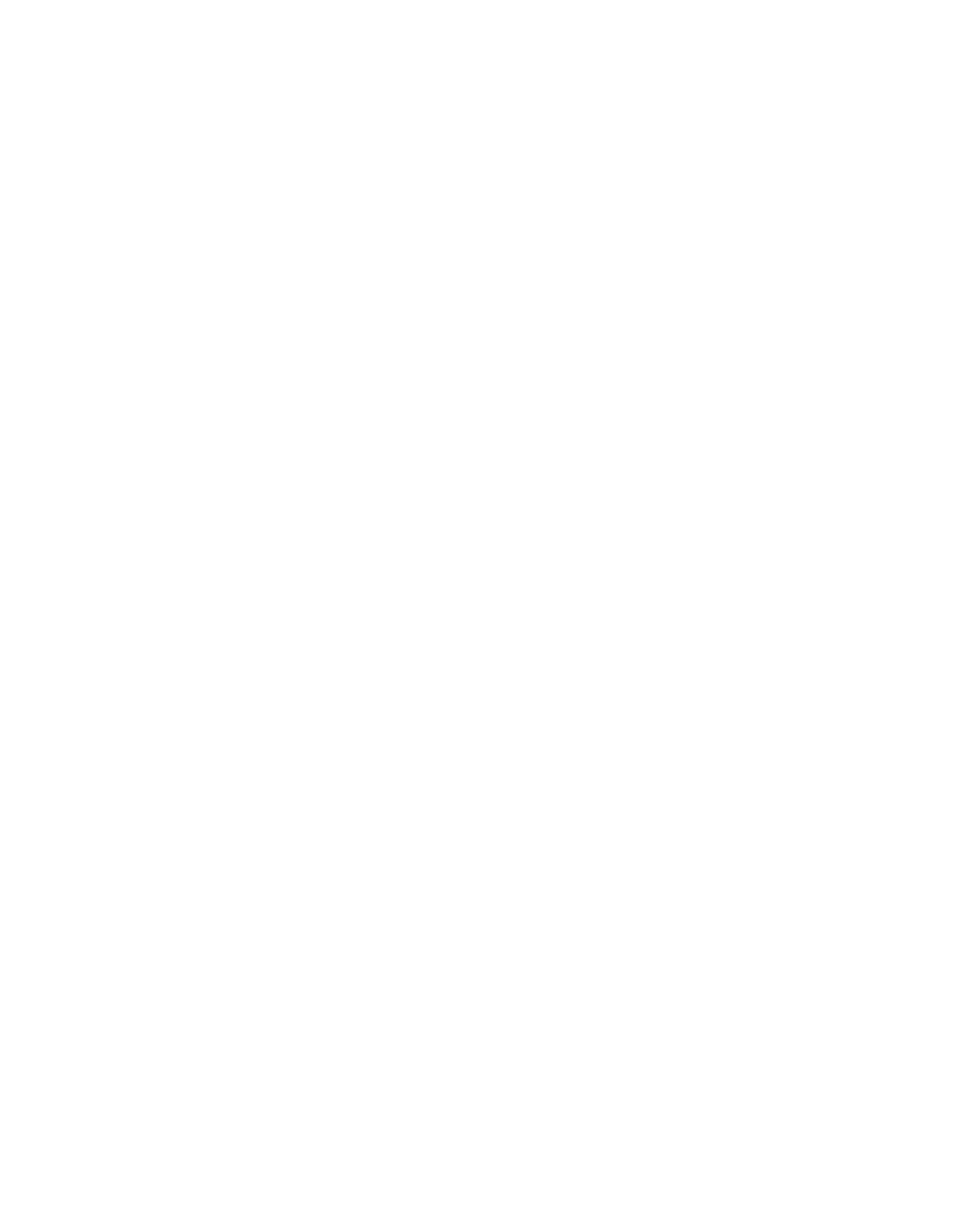## **VIRGINIA STATE UNIVERSITY BOARD OF VISITORS** ELECTRONIC FACILITIES. FINANCE AND AUDIT COMMITTEE **MEETING MINUTES** THURSDAY, APRIL 22, 2021

#### **CALL TO ORDER**

Dr. Valerie Brown, Chair, called the Facilities, Finance and Audit Committee meeting to order at approximately 1:00 p.m. The meeting was held via Cisco WebEx.

#### **ROLL CALL**

A quorum was present.

**Committee Members Present:** Dr. Valerie Brown Mr. Michael Flemming (absent) Mr. Charlie Hill Mr. Raul Herrera Mr. William Murray Mr. Jay Stegmaier (absent) Mr. Wayne Turnage (absent) Mr. Gregory Whirley Mr. Huron Winstead, Rector (ex-officio)

**Others Board Members Present:** Mr. Glenn Sessoms Ms. Pamela Currey

**Administration Present:** Makola M. Abdullah, Ph.D., President Dr. Donald Palm, Senior Vice President/Provost Hubert D. Harris, Chief of Staff Kevin Davenport, Vice President, Finance/Administration/CFO Regina Barnett-Tyler, Interim Associate VP, Student Success & Engagement Charmica Epps Harris, Interim Associate VP, Institutional Advancement Sheila Alves, Chief Audit Executive Tanya Simmons, Office of Human Resources Dr. Tia Minnis, Associate Vice Provost/Executive Director, OPIE Rodney Hall, Asst. Vice President/Enrollment Services Eldon Burton, Director, Government Relations Dr. Annie C. Redd, Special Asst. to President/Board Liaison

**Legal Counsel Present:** Deborah Love, Senior Assistant Attorney General, Chief, Education Section

**Others Present:** Jane Harris, Asst. Vice President/Capital Outlay Yourdonus James, Director, Conference Center Benjamin Houck, Finance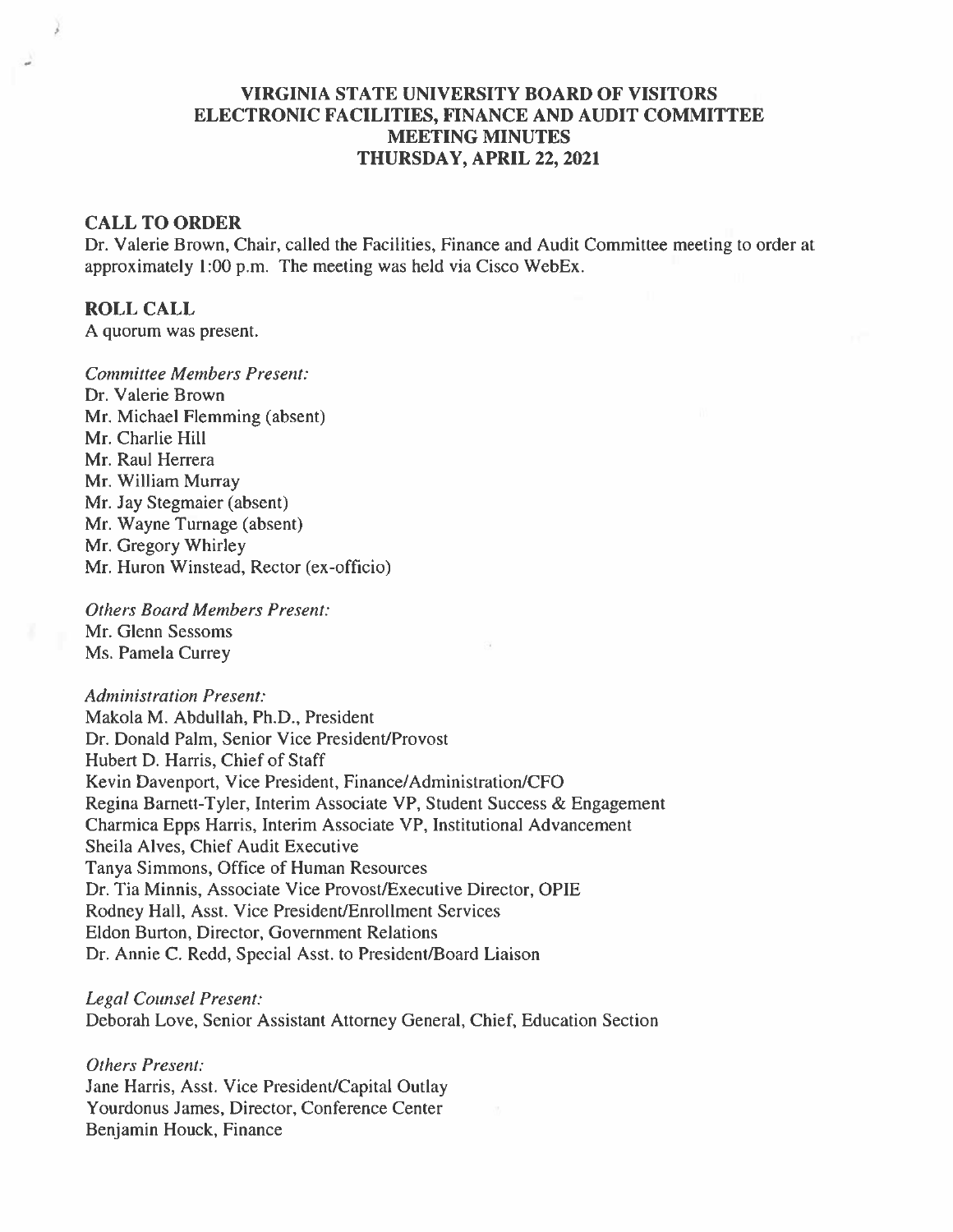Adrian Petway, Budget Office Travis Edmonds, Technology Services Danette Johnson, President's Office Deborah Jefferson, President's Office Danika Clemmons, Student Health Center

### **OPENING REMARKS**

Dr. Valerie Brown, Chair, invited Pastor Jasmyn Graham, Director of Campus Ministries, to offer the invocation.

## **APPROVAL OF AGENDA**

The Committee approved the meeting agenda by roll call vote.

## **APPROVAL OF PREVIOUS MEETING MINUTES**

The Committee approved minutes from the February  $5<sup>th</sup>$  Committee meeting by roll call vote.

## PRESIDENT'S REMARKS

Dr. Abdullah made opening remarks introducing Ms. Shawri King-Casey, Senior Advisor to the President for Institutional Equity, Ethics, and Compliance.

### **CLOSED SESSION**

The Chair called for the closed session as the first item of business. The Committee convened a closed session at 1:15 p.m. pursuant to  $\S 2.2-3711$  (A)(7) of the Code of Virginia for consultation with legal counsel and briefings by staff members or consultant pertaining to actual or probable litigation, where such consultation or briefing in open meeting would adversely affect the negotiating or litigating posture of the public body. More specifically, discussion and update on the National Institute of Food and Agriculture (NIFA) matching funds.

The motion called for President Makola M. Abdullah, Kevin Davenport, VP for Finance & Administration/CFO, Dr. Donald Palm, Provost/Senior VP, Shawri King-Casey, Senior Advisor to the President, Mike Reinholtz, Manager APA, Sheila Alves, Chief Audit Executive, Benjamin Houck, Special Asst. to VP, Finance/CFO, Stephen Huffman, Controller, and Dr. Annie C. Redd, Board Liaison, and Deb Love, Senior Assistant Attorney General, to attend the closed meeting because (1) their presence in the closed meeting is deemed necessary; and/or (2) their presence will aid the Board in its consideration of this matter.

The Board re-convened in open session at 2:05 p.m. with a roll call vote that the Committee discussed or considered only those public business matters lawfully exempted from open meeting requirements under the Virginia Freedom of Information Act and only such public business matters as were identified in the motions by which the closed meeting was convened.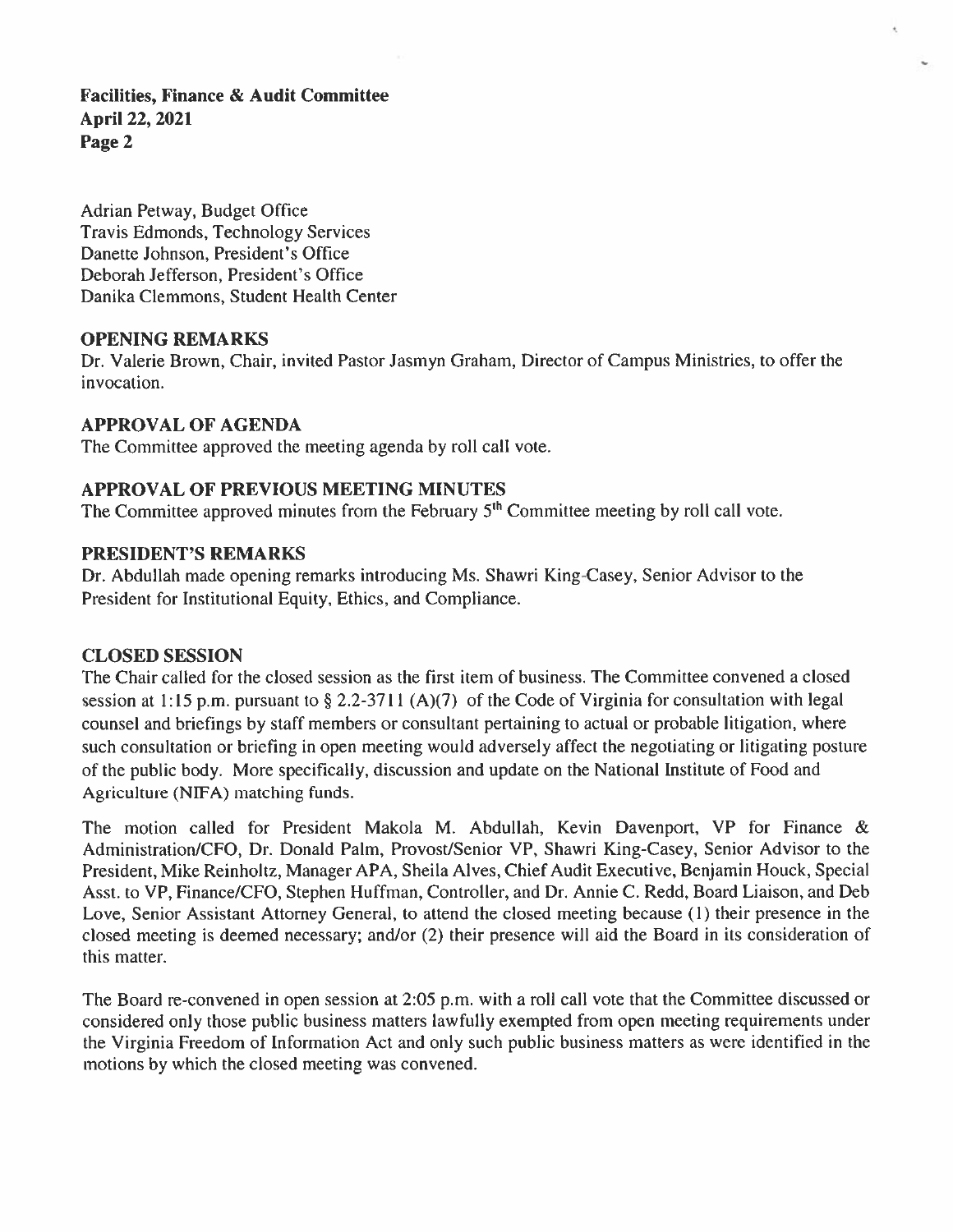### **REPORTS AND RECOMMENDATIONS Internal Audit**

Ms. Alves presented a summary by year of the total items in the corrective action plan, including a breakdown of the categories items including source, such as APA or Internal Audit. Ms. Alves stated that, from a corrective action perspective, she is concerned that only two cases have been closed, stating that we need to pick up the pace. She noted that with respect to the Capital Outlay audit, more detail about what will be put into place for corrective action was received. She believes Ms. Harris has been spending time working on the resolution.

In presenting a historical overview of hotline cases, Ms. Alves emphasized that this was the second straight meeting with no hotline cases. Ms. Alves followed up on other items such as the Commission's report and the status of the grants audit and the enrollment audit.

Ms. Alves presented the updated audit plan, stating that she would like the Board to approve it, inviting questions if there were any. A Visitor stated that the plan is okay for a risk-based audit, but wondered if there is any room to add additional monitoring for the accounts receivable issue that was discussed a couple of meetings ago. Ms. Alves replied that her area is working on that currently, noting the objective to understand the root cause of the issue.

A Visitor noted that Internal Audit is performing a grants review, but emphasized their concern regarding the application of indirect costs. The Visitor pointed out that the university has billed about \$2.3 million in indirect costs to grants and has experienced significant issues in the application of overhead relating to NIFA. The Visitor noted their objective to ensure that the university is applying percentage correctly to other grants. Ms. Alves replied that there are quite a few items on the grants report. She stated that they tried not to duplicate APA findings, but rather check that what was carried out matches what was required in the grant. She noted that we do have some areas to improve in the grants space.

A Visitor noted that, based on their review of the audit reports going back seven years, they wonder if we are in a worse place now. The Visitor emphasized that the goal of the audit report is to give attention to problem areas so that they can be addressed. The Visitor asked Ms. Alves if she believes that we are better or worse than we used to be. Ms. Alves stated that she actually sees a decline, noting that we are not moving as fast as we need to be in resolving corrective items. She emphasized that if we want to move to Level II, we are going to be evaluated by how well these issues are resolved.

A Visitor stated that they are troubled by the fact that the person closest to the situation sees it getting worse. The Visitor emphasized their hope that fellow board members are also troubled to the point to take a look at what needs to be done to reverse this trend. The Chair stated that these comments are taken under serious advisement and there will be areas in the finance that address these concerns, including adding staff where needed and making Level II a priority. The Chair emphasized that these concerns are not falling on deaf ears and are being addressed.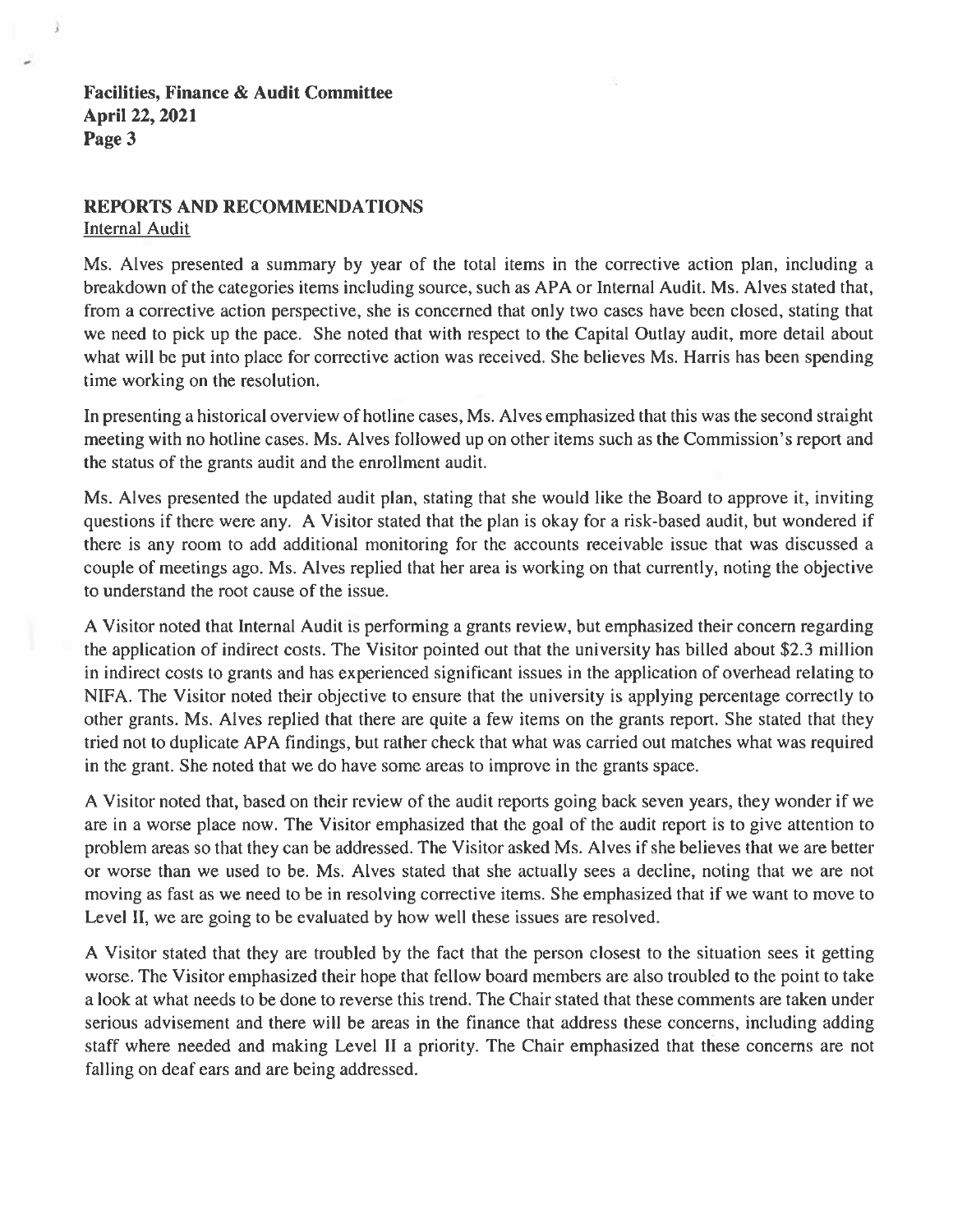A Visitor noted that many of these issues were raised in 2015. The Visitor commented that if the concerns about NIFA had been addressed in 2015 we would not still be talking about it today. The Chair stated that she, along with most of the current board were not serving at that time  $-$  so she cannot comment on why this matter was not addressed at the time. However, the Chair went on to provide assurance that everyone on the board now understands the seriousness of these issues and that the board is doing all that it can to ensure that we are still not having this conversation five years down the road.

A Visitor shared concerns about how long it is taking to address these issues, asking for some type of expectations about how many of these findings can be address by next year. The Visitor emphasized the request to have some kind of expectation for next meeting about when these issues will be resolved. The Chair noted this request. The Chair also pointed out that there will be special presentation tomorrow about indirect costs, asking Visitors to hold further questions on that matter until that discussion.

Ms. Alves presented additional matters such as the audit charter, measuring client services feedback, and a staffing plan update.

A Visitor asking about a memorandum from April 6<sup>th</sup> regarding health holds, noting their concern that students had been validated with health holds. Dr. Palm stated that this is one of the areas he took over when he became the Vice President for Academic Affairs and Provost. Dr. Palm stated there are several reasons for health holds including physicals and immunizations, noting that physicals are not required to enter the university. Dr. Palm discussed challenges relating to cases where students do not have complete records of their immunizations, highlighting efforts to utilize the Virginia Department of Health's records in these instances. He also discussed efforts to immunize students on campus, including antibody tests in cases where students have had prior immunizations but lack records. He noted that Dr. Clemmons is leading these efforts. Ms. Alves clarified that the concern at hand strictly related to immunization records and not physicals. She clarified that the item had been cleared based on the fact that the files had been improved.

A Visitor inquired why health holds were implemented again. Dr. Palm provided additional information about cases where we are not able to identify the immunization records of students. He explained that for Virginia students who believe they have been immunized but lack records, the Virginia Immunization Information System can be leveraged. For students outside of this database with the same circumstance, a blood test can be performed to test if antibodies are present. In cases where it has been established that a student was not vaccinated, students can be vaccinated on campus. Additional challenges have been present due to many students being off campus.

Dr. Abdullah elaborated that one of the challenges is that, until students register, it is very difficult to provide health or financial assistance. He stated that the decision was made to have a doctor on site, who was able to immunize students on the spot if they didn't have immunization records. He noted that there were students who came in after move in that were missed, stating that health holds were released so that these students could be assisted. He stated that the objective was to comply in a humane way to keep students in school, however the process was not perfect.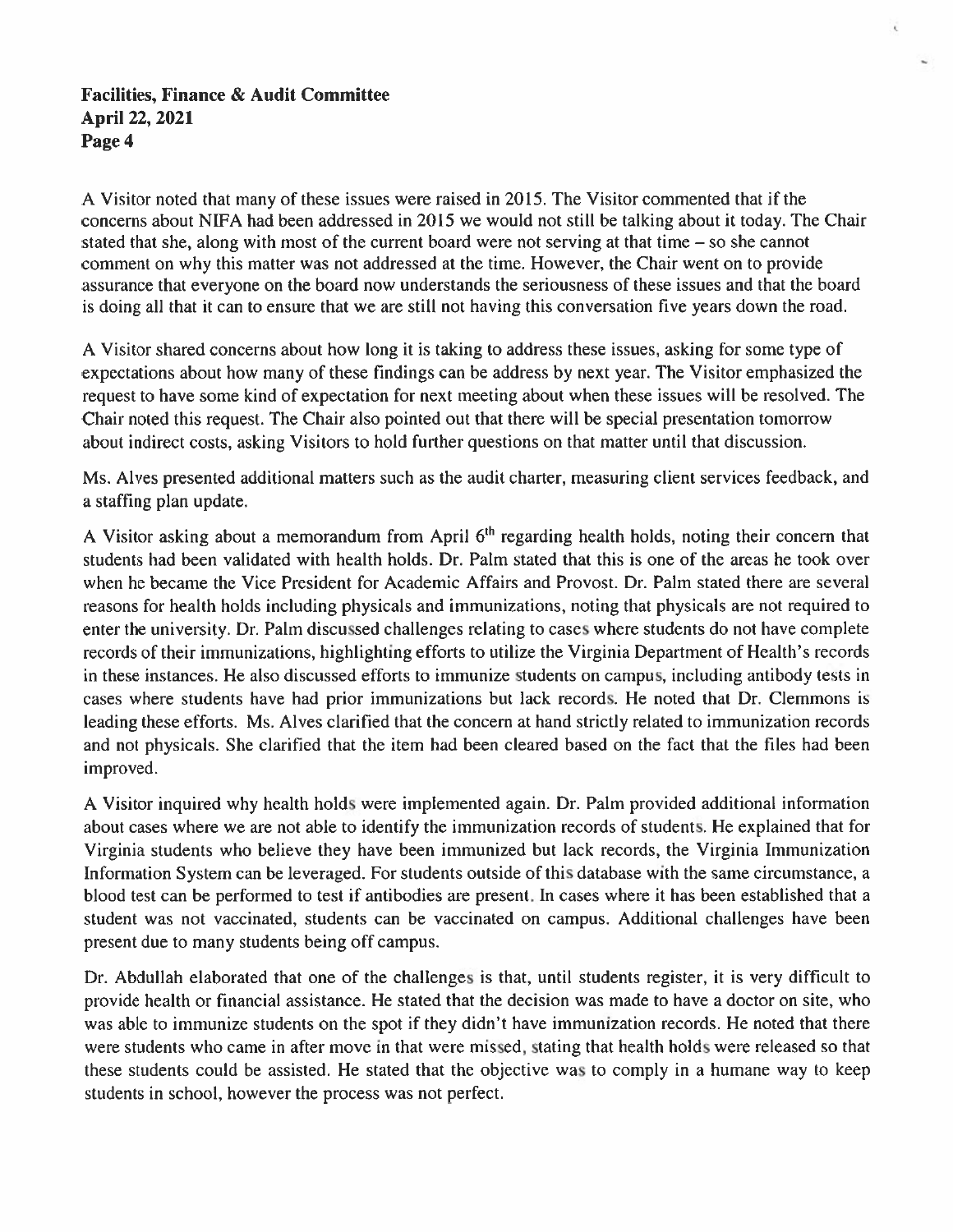A Visitor thanked Ms. Alves and her team for the work they do to try to protect Virginia State University. The Chair emphasized that we are in agreement that we are all on the same team for the benefit of the university, noting that while constructive criticism can be painful, it is not anyone's intent to be adversarial.

## Division of Finance

j

The Chair called Mr. Reinholtz of the Auditor of Public Account to present the report on internal controls for fiscal year 2019. He stated that an unmodified opinion is being issued and that the internal report had eight findings. In presenting the findings, he noted that the NIFA related finding has already been discussed with the board. Mr. Reinholtz then highlighted the following findings, noting that some of them were repeat findings:

- Improve documentation of sole source procurement. Twenty three sole source procurements were reviewed and sixteen of them had issues with documentation.
- Improve internal controls for reporting of capital assets. Two capital projects were completed before 2019 and should have been included as depreciable assets.
- A project that was not considered a capital project could have been considered a capital project.
- Improve process of employment eligibility relating to the federal I-9 form. Forms were being completed late or proper documents were not being submitted. Corrective action will be followed up on in the FY20 audit.
- Improve process of payroll and HR reconciliations. The first reconciliation was been done quarterly whereas it needs to be done monthly. The second reconciliation was not being completed to the level required by VRS.
- Periodically review stagnant grants and contracts. It needs to be determined which stagnant grant funds need to be used and which ones need to be returned.

A Visitor expressed surprise that improvement was not seen in the stagnant grant accounts. Mr. Davenport clarified that the auxiliary and local accounts had been reviewed and resolution has been brought to many of those accounts. He explained that it is a very similar process with the grants. This process will likely require going through storage to find old documentation and possibly reaching out to people who have left the university.

Mr. Reinholtz noted that student financial aid is back in cycle for the FY21 audit. Whether or not corrective action has been implemented is something that will be reviewed in December. A Visitor asked how we get our hands around these corrective actions and how a process can be put in place to resolve them. The Chair stated that a process will be put into place to address these items. Mr. Reinholtz stated that it appears that significant progress has been made with NIFA. He also noted that, given the timing of the audit, certain issues will automatically remain as issues for the next fiscal year. He emphasized that APA wanted to give VSU time to resolve the NIFA matter, but that the most important priority was for the unallowable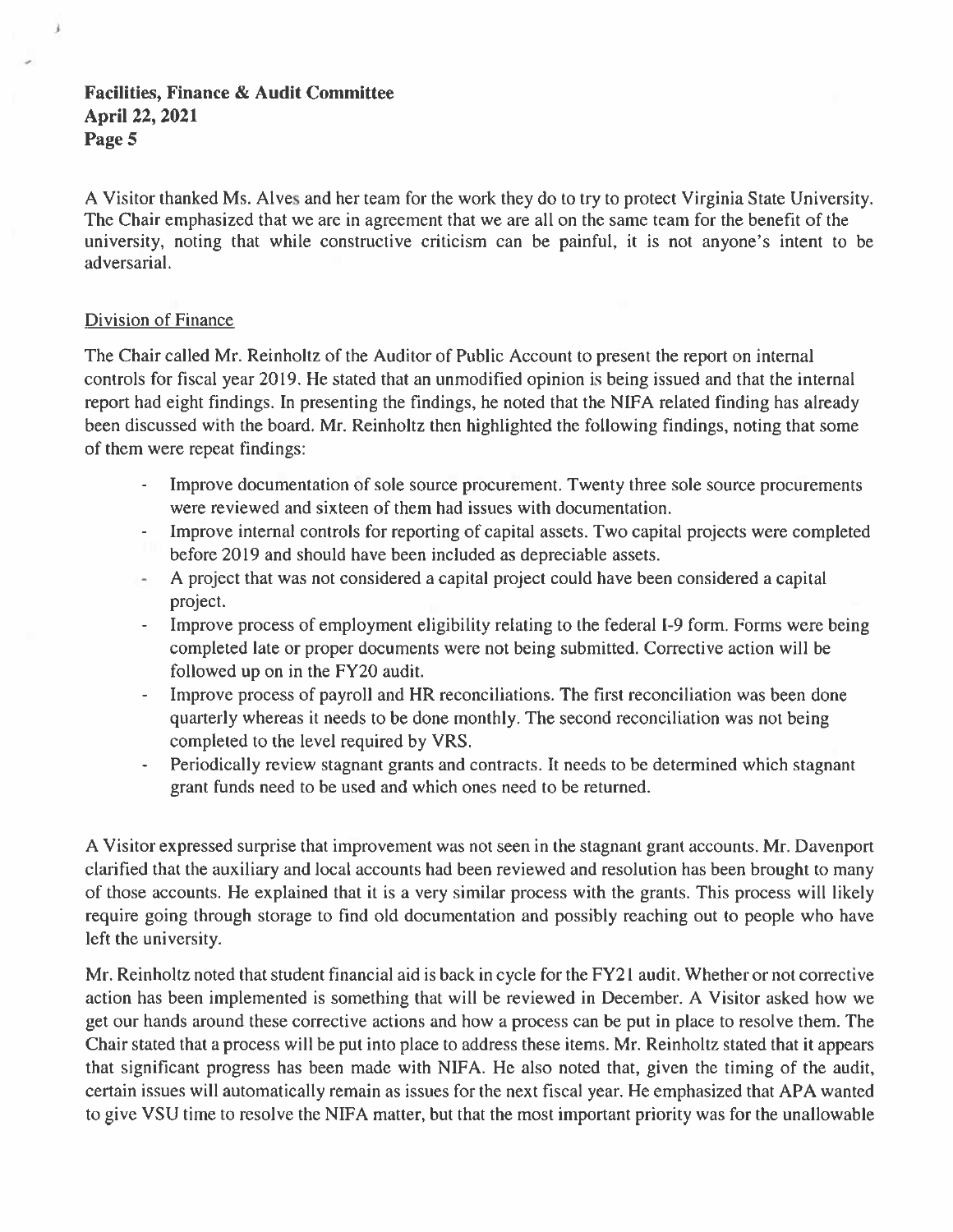expenditures to stop. Mr. Reinholtz outlined the few audit adjustments, one relating to NIFA and the other related to capital assets.

č

The Chair introduced Mr. Davenport who presented the Agency 212 cash and reserve balances. He noted that the VCAN money will be a permanent addition. He went through the various key line items such as general funds and higher education operating. He noted a solid increase in E&G cash position. He discussed how the cash is tracking as of June  $30<sup>th</sup>$  and stated that he projects a surplus E&G cash position of about \$4.7 million. He highlighted a projection of auxiliary reserve cash balances noting an expected balance of \$50 million. He discussed when debt savings will be realized and also spending of the various aid sources.

Mr. Davenport replied to a Visitor's follow up question about the location of the MacKenzie Scott gift. The Chair stated that it could be an opportune time for the Committee to form a task force to look at how the university invests its money, noting that managers invest in accordance with what is in the investment policy and this may need to be updated to better reflect the objectives and risk tolerance of the Committee. The Chair noted that this could include an RFP. Mr. Davenport noted that if the MacKenzie Scott gift is added to the current endowment, VSU would have a total endowment of approximately \$100 million which would put the university in very special company, probably top 5 for an HBCU.

The Chair asked if there was an adequate plan to spend the Agency 234 balances. Mr. Davenport stated that he is working with Dr. McKinnie to develop a spending plan.

Mr. Davenport presenting the budget to actual report noting that the university only lost 7% on enrollment as opposed to the 20% that was budgeted, noting that the product performed better than expected during this time. Due to this performance, revenue exceeded budget by \$18 million.

Mr. Davenport presented the quarterly financial statement, highlighting the MacKenzie Scott gift, CARES money, and sponsored programs. Mr. Davenport presented auxiliaries, noting a phenomenal job to incur savings in areas such as food services and student activities. He highlighted the debt services and noted when the expected savings is expected to be incurred. He stated that his expected drawdown from auxiliary reserves is most likely to be \$7 or \$8 million as opposed to the \$15 million expected. A Visitor followed up with a question whether aid funds can be used to further offset this expected drawdown from auxiliary reserves. Mr. Davenport responded that we still do have some COVID related expenses, and we do expect all of the aid money to be drawn down.

Mr. Davenport presented the budget, noting that it is very conservative and much lower than what would be expected in the event of a full opening. He stated that there will be a very big emphasis on strengthening academics, hiring to strengthen compliance, and innovation. He summarized that it is a very conservative budget, but that investment is being made. He also spoke to the collaborative nature of the development of this budget.

Mr. Davenport highlighted certain elements of the budget noting that the \$7.4 million in carry forward is not a permanent amount. However, the VCAN funds will be allowed to be carried forward until next year. He highlighted amounts for upgrading technology, hiring new faculty members for the College of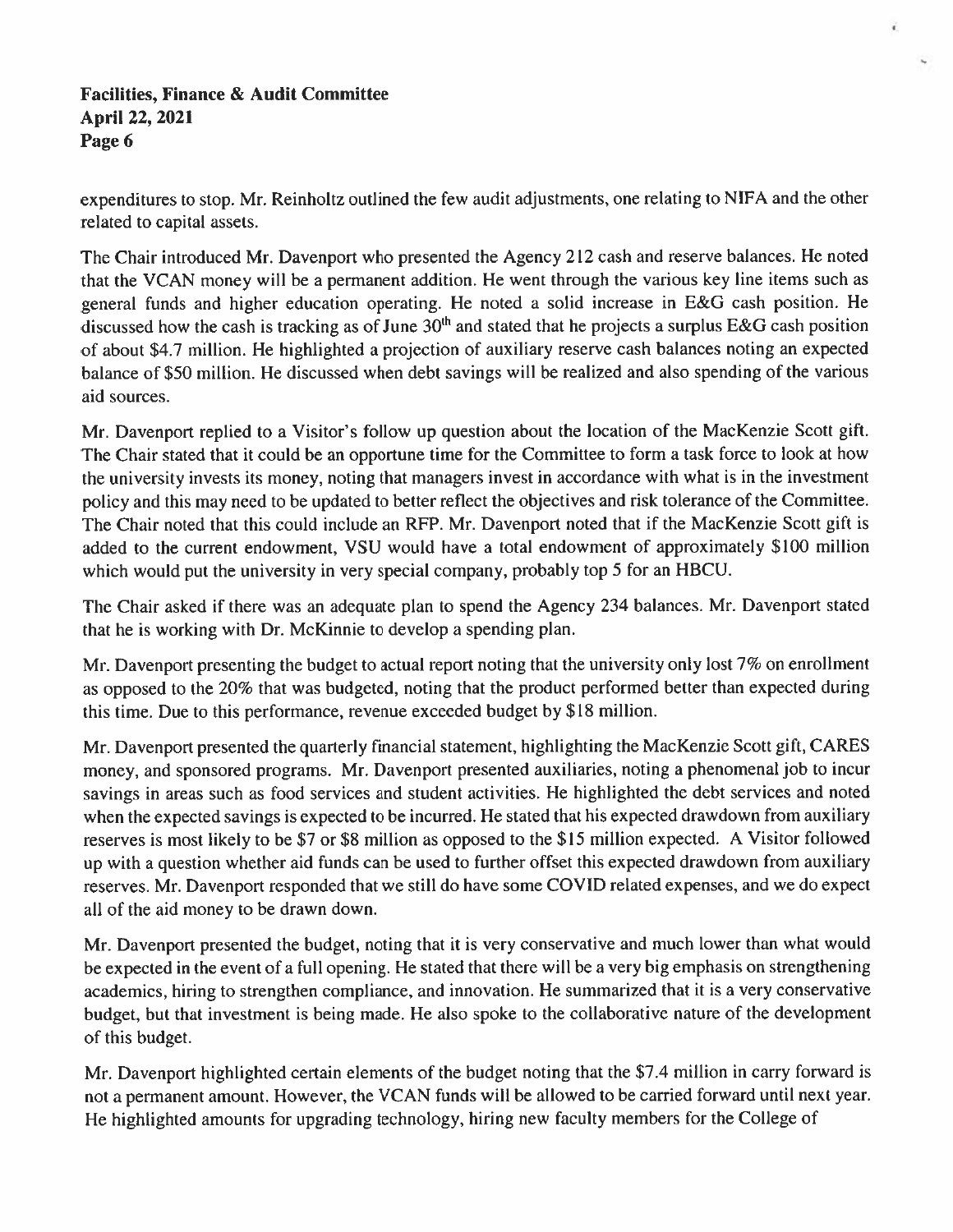×.

Engineering, and an additional \$3 million of institutional support. He noted we are still balanced with the \$11 million dollar budgeted increase on the E&G side. A Visitor asked if the MacKenzie Scott gift could be presented more accurately, perhaps as a transfer instead of as revenue.

The Chair mentioned a potential reformatting of how we present the summers. The Chair also asked about the issue of early retirement. Dr. Abdullah stated that the university has a unique opportunity to realize some savings using an early retirement plan. A Visitor asked if this plan has been vetted by DHRM and the Attorney General. Dr. Abdullah replied that he believe we have an approval item that is appropriate for the Board.

Dr. Palm discussed the RFP for the proposal to address salary equity as well as the climate survey. A Visitor asked when this will be implemented. Dr. Palm explained that the faculty just approved the plan to select and onboard the vendor.

The Chair stated that this is a great budget which handled lots of moving parts and presented a strong narrative. The Chair thanked the members of the team for their work in preparing this budget. Dr. Abdullah echoed the comments of the chair praising the team on fiscal management during the last year, in particular, Ms. Adrian Petway, Assistant Vice President for Budget and Financial Planning.

A Visitor stated their hope that the MacKenzie Scott gift would be Board restricted and that the interest would be used to support special projects, treating it somewhat like the university's endowment. The Visitor noted that it seems unclear right now what the intent is, further pointing out the potential merits of investing the principal and drawing down 4.7% annually. The Chair replied noting the intent to remain flexible on the use of the gift at this point in time, stating the intent to put this matter in the hands of the Committee to make suggestions to the full board.

Mr. Davenport presented for approval an additional \$1 million in unfunded scholarships, giving a breakdown that \$1 million will support engineering and science and that \$500,000 will be used for the general needs of the students. Mr. Davenport replied affirmatively to a Visitors' request for clarification that we are well within the maximums that can be approved by the board for unfunded scholars.

Mr. Davenport presented the final item for approval, the 2022-2028 Capital Outlay Plan, noting that items for which the university might want to seek approval from the state must be in place on this plan. He explained that the 2020 legislative session was quite historic for VSU, reviewed major approved projects from this session such as a \$108 million academic building and a \$10 million agriculture research and education building. Dr. Abdullah added clarification that the new agriculture building was from a nongeneral fund.

The Chair offered congratulations and kudos to those who have been lobbying and requested a report showing the planned start and completion dates for these projects.